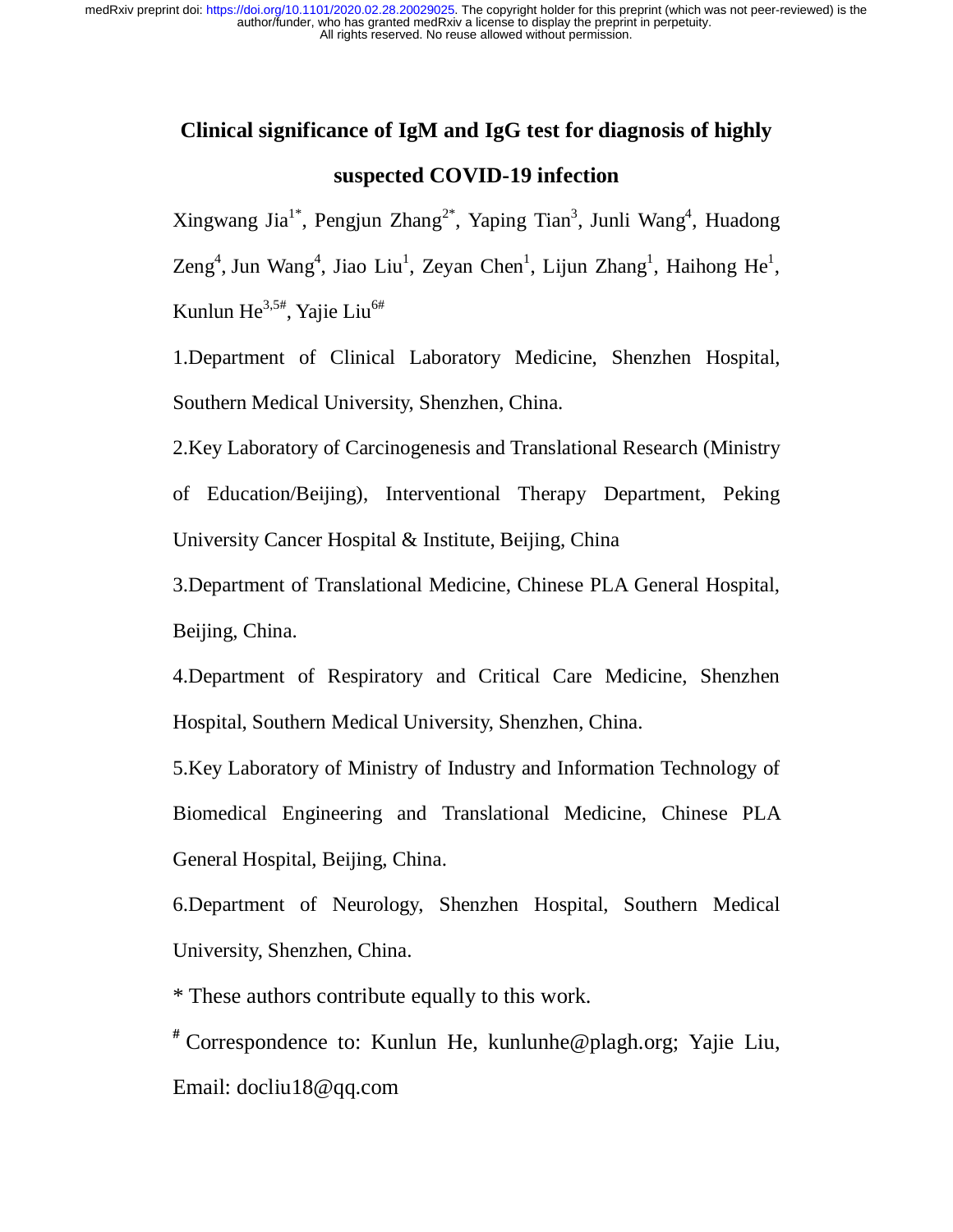# **Abstract**

Quick, simple and accurate diagnosis of suspected COVID-19 is very important for the screening and therapy of patients. Although several methods were performed in clinical practice, however, the IgM and IgG diagnostic value evaluation was little performed. 57 suspected COVID-19 infection patients were enrolled in our study. 24 patients with positive and 33 patients with negative nucleic acid test. The positive rate of COVID-19 nucleic acid was 42.10%. The positive detection rate of combination of IgM and IgG for patients with COVID-19 negative and positive nucleic acid test was 72.73% and 87.50%. The results were significantly higher than the nucleic acid or IgM, IgG single detection. hsCRP in the COVID-19 nucleic acid negative group showed significantly higher than the positive groups (*P*=0.0298). AST in the COVID-19 IgM negative group showed significantly lower than the positive groups  $(P=0.0365)$ . We provided a quick, simple, accurate aided detection method for the suspected patients and on-site screening in close contact with the population.

**Key words:** COVID-19; nucleic acid test; IgM; IgG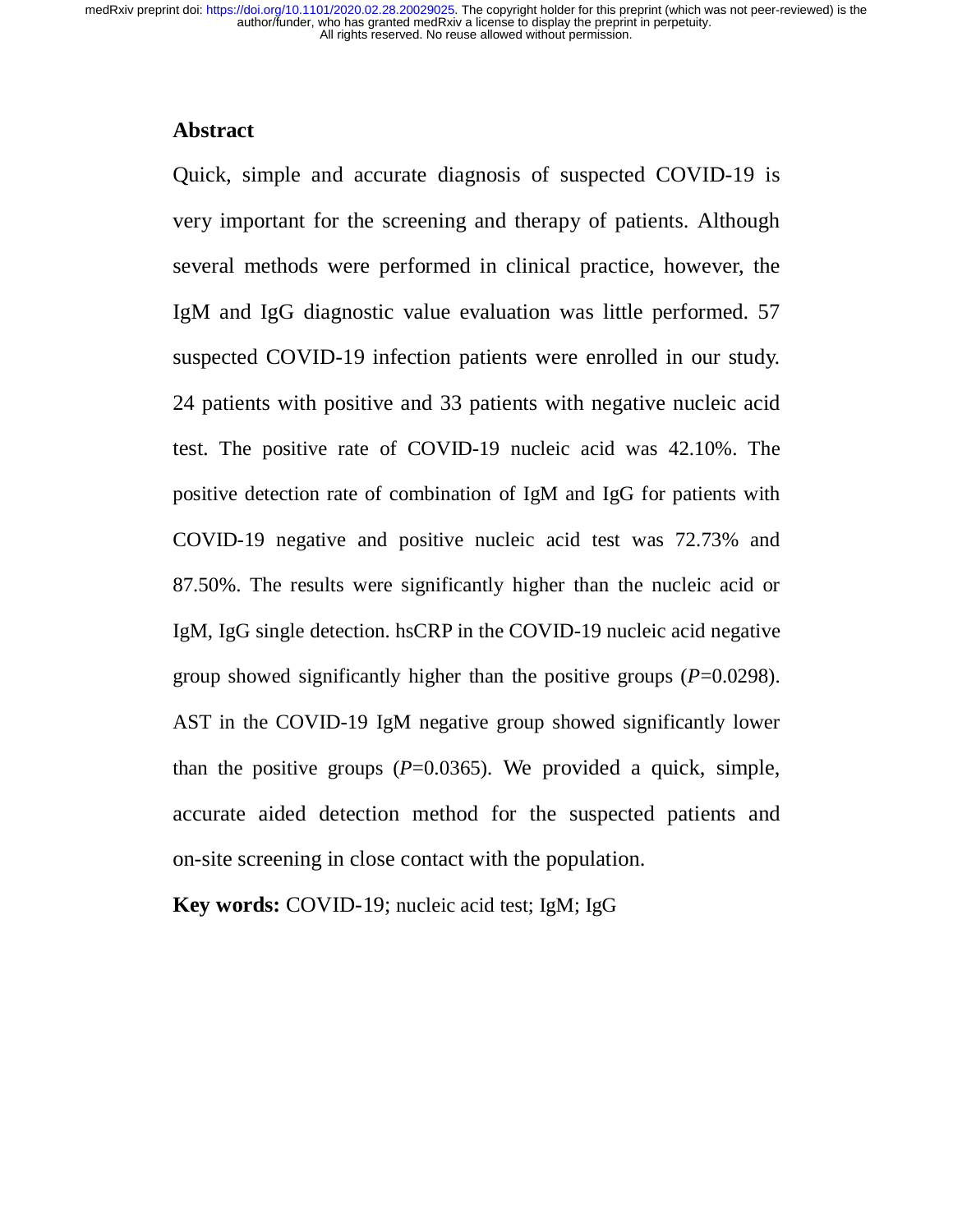# **Introduction**

COVID-19 which was discovered in Wuhan due to pneumonia virus cases in 2019[1], and was named by the World Health Organization on January 12, 2020. Coronaviruses are a large family of viruses that are known to cause colds and more serious diseases[2]. COVID-19 is a novel coronavirus strain that has never been found in humans before. Common signs of a person infected with COVID-19 include respiratory symptoms, fever, cough, shortness of breath, and dyspnea. In more severe cases, infection can cause pneumonia, severe acute respiratory syndrome, kidney failure, and even death. There is currently no specific treatment for diseases caused by COVID-19[3]. However, many symptoms can be managed, so they need to be treated according to the clinical situation of the patient. The main routes of transmission of COVID-19 are respiratory droplets and contact transmission. Aerosol and fecal-oral routes of transmission need to be further clarified. Epidemiological investigations have shown that cases can be traced to close contact with confirmed cases[4, 5].

According to the sixth edition of the diagnostic criteria, the COVID-19 cases are divided into two categories: "suspected cases" and "confirmed cases". As of 24:00 on February 25, a total of 77,789 confirmed cases have been reported in China, 27,836 cases have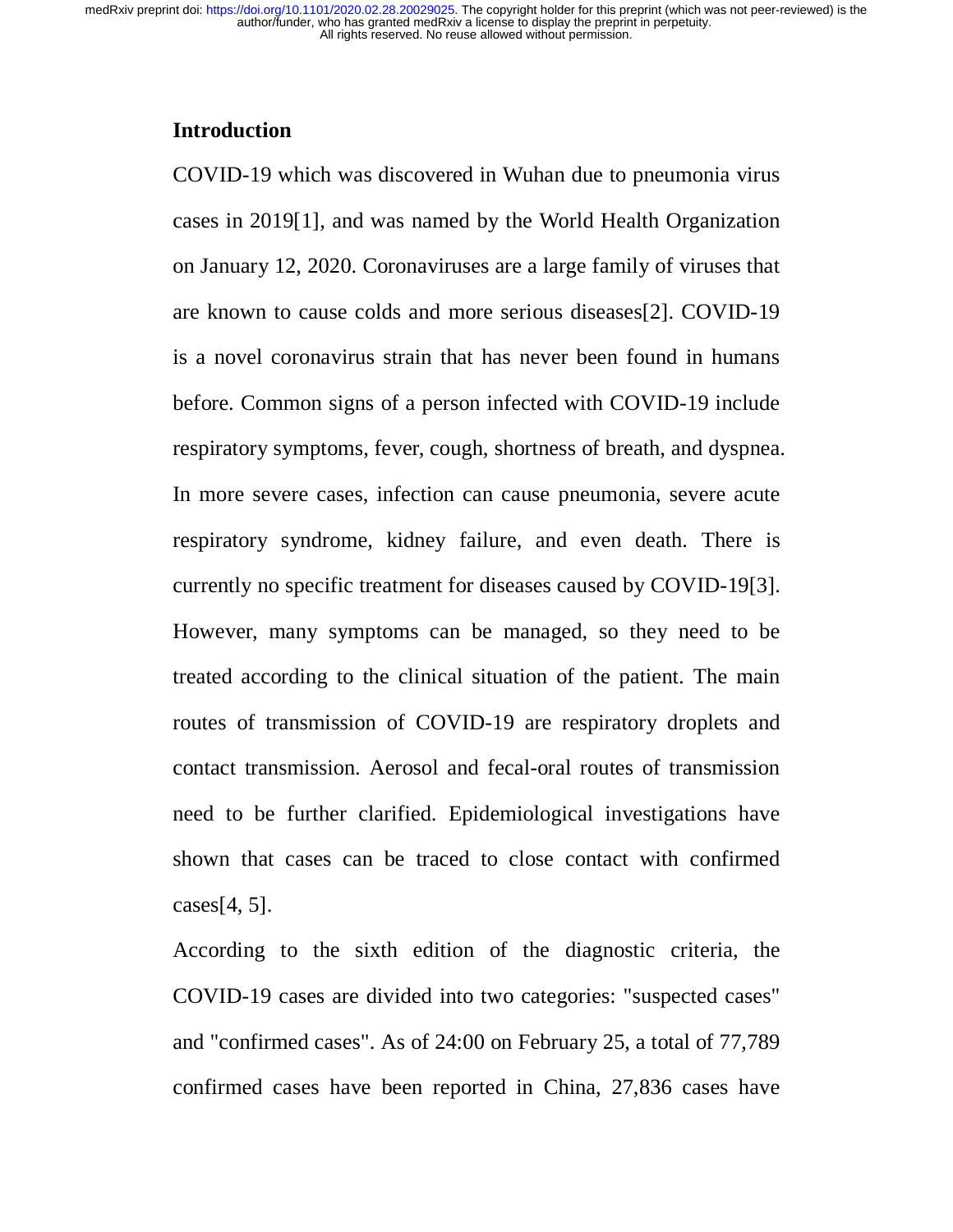> been cured, 2,666 death cases. COVID-19 is sudden and public events in the worldwide[6]. Timely and accurate diagnosis of it is very important for the detection and therapy of patients. However, in the clinical practice, the detection standard varied partly with rapidly growing awareness of COVID-19. Nucleic acid detection, chest CT, epidemiological history and clinical manifestations were recognized as diagnostic basis[7, 8]. However, the nucleic acid detection had the limitation of operators, time consuming, easy pollution. CT results often can be changed at severely infected patients, and the specificity was also limited. IgM/IgG antibody detection method has the advantages of simple, easy, and high sensitivity.

> In our study, by evaluating the clinical significance of IgM and IgG for the highly suspected COVID-19 infection patients, we aimed to provide a quick, simple, accurate diagnostic method for the detection of suspected patients.

# **Materials and Methods**

#### **Patients**

This is a retrospective study which was approved by the Ethics Committee of Shenzhen Hospital, Southern Medical University (NYSZYYEC20200009). The data were anonymous, so the requirement for informed consent was therefore waived. Total 57 suspected COVID-19 infection patients were enrolled in our study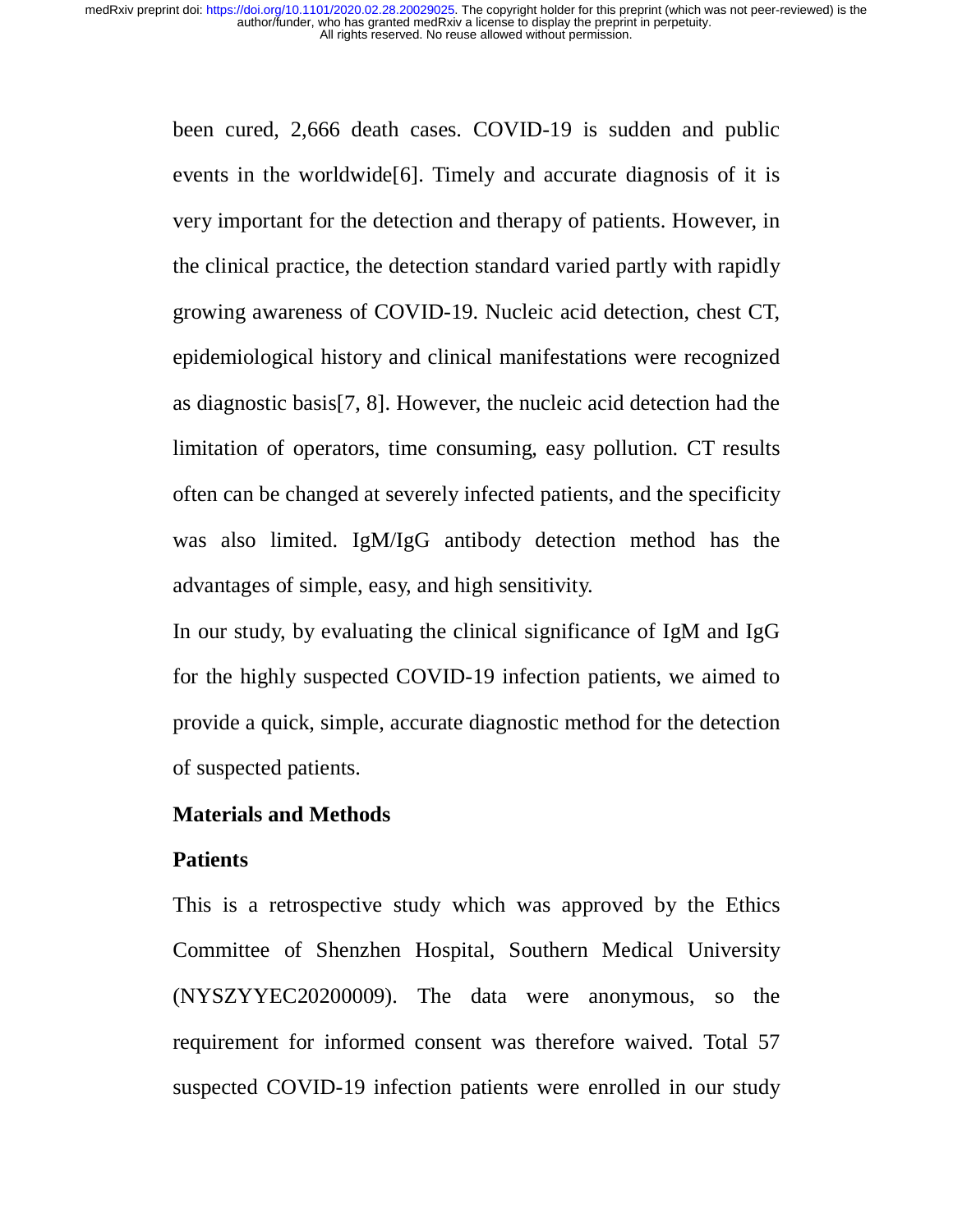> according National Health Commission of the people's Republic of China. Diagnostic and treatment protocol for COVID-19 (trial Sixth Edition). Definition of suspected cases of COVID-19: first, at least one of the following clear epidemiological history: (1) the patient has a history of travel or resident in Wuhan or surrounding area, or communities with COVID-19 patients within 14 days before onset; (2) has a contact history with people infected with COVID-19 (positive nucleic acid test) within 14 days before onset; (3) has a contact history with patients from Wuhan and surrounding areas, or has a contact history with patients who has fever or respiratory symptoms from communities with COVID-19; (4) Cluster onset. And at least have the following two clinical manifestations: (1) fever and (or) respiratory symptoms; (2) conforming to the imaging features; (3) white blood cells are normal or reduced in early stage of disease, and lymphocyte count is reduced. Second, if there is no clear epidemiological history, it meets the above three clinical manifestations.

## **Laboratory Examination**

Blood routine and hs-CRP were detected by Mindray CAL8000 automatic blood analyzer (Mindray Company, Shenzhen). The hs-CRP(Lot : 2019111901) detection method was immunoturbidimetric method. The AST (Lot: 252968) and ALT (Lot: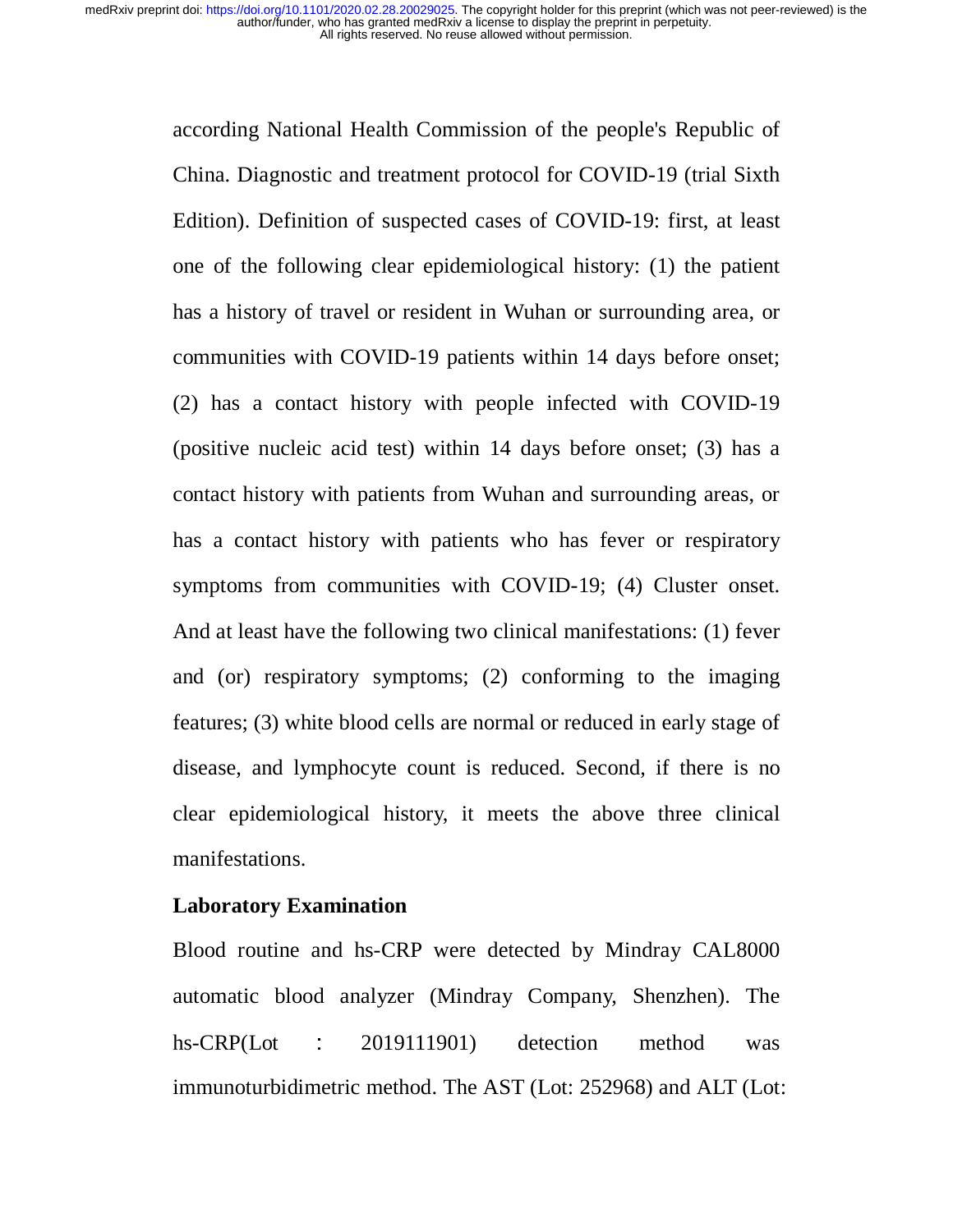> 021837) used the VITROS V5600 automatic biochemical immunoassay analyzer (Ortho, Rochester, NY). The methods were dry chemical methods. D-Dimer (Lot:255469) was detected by STAGO-R MAX automatic hemagglutination analyzer (Diagnostic Stago, Gennevilliers), and the detection method was immunoturbidimetry. Primary screening of pharyngeal swab nucleic acid amplification was performed by two kits of 6 companies (DAAN, Sansure Biotech, BGI, ShangHai ZJ Biotech, Geneodx, Biogerm) in more than 20 hospitals of ShenZhen. COVID IgM/IgG antibodies kit which have sent to BIMT for product verification were detected on Time-Resolved Immunofluorescence Analyzer by Fluorescence immunochromatographic assay method (Beijing Diagreat Biotechnologies Co., Ltd, Lot: 20200214). The procedure of nucleic acid, IgM and IgG detection was strictly performed according to the instruction of manufacturer's manual. 242 healthy people without related diseases were tested, and the values were measured in ascending order. Among them, 95% of the values were negative. Then we defined the cutoff of IgM and IgG are 0.88 and 1.02. The result were expressed as fluorescence intensity (Flu).

#### **Data analysis**

Statistical analyses were performed with the Statistical Analysis System software SPSS 19.0, and data are presented as Median (25%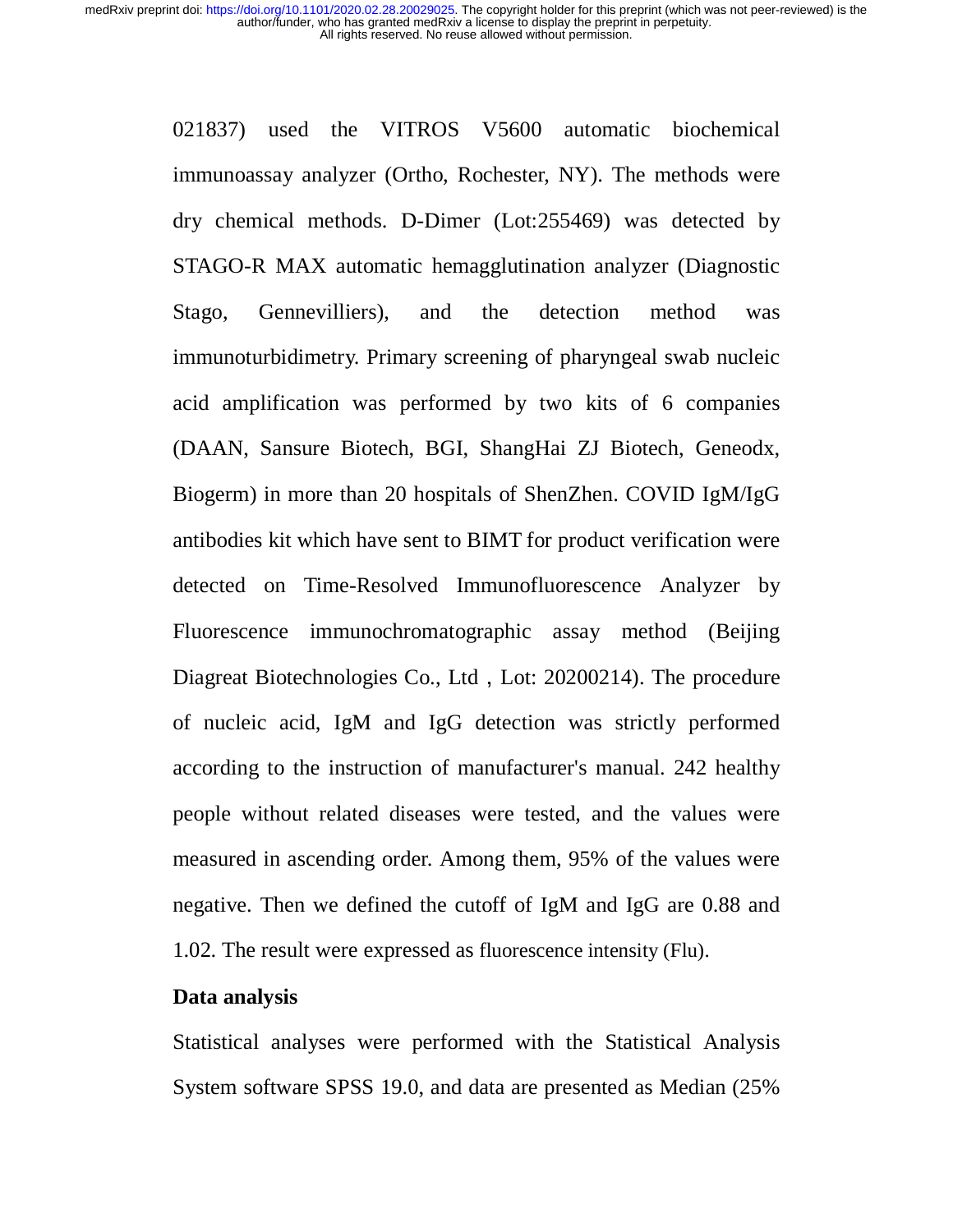> percentile, 75% percentile). With nonparametric test and two-sided  $\gamma$ 2 test, we compared the differences between the two groups, and the *P*-value <0.05, which will be considered statistically significant.

## **Results**

## **Clinical characteristics and COVID-19 nucleic acid tests**

According to the diagnostic standard of suspected COVID-19 infection, 57 patients were enrolled in our study. All the 57 patients underwent 3 times nucleic acid tests, and every time the results of nucleic acid tests were confirmed by two COVID-19 nucleic acid tests kits. Of all the 57 patients, 24 patients had a positive nucleic acid test and 33 patients had a negative nucleic acid test for the first time, and all the 57 patients had a negative nucleic acid test for the second and third time. The positive rate of COVID-19 nucleic acid in the 57 suspected COVID-19 infection was 42.10%. From the time of the first exposure to COVID-19 infection to the nucleic acid test, the time ranged from 1 day to 34 days. 1 patient had negative nucleic acid result after 34 days exposure, however, the IgM detection result was positive. The results were partly different from the current cognition "The median incubation period for COVID-19 is 3 days, with a minimum of 0 days and a maximum of 24 days".

#### **IgM and IgG single detection for COVID-19**

According to the nucleic acid test results, we performed IgM and IgG detection by the Diagreat company. As shown in Figure 1A, among the 33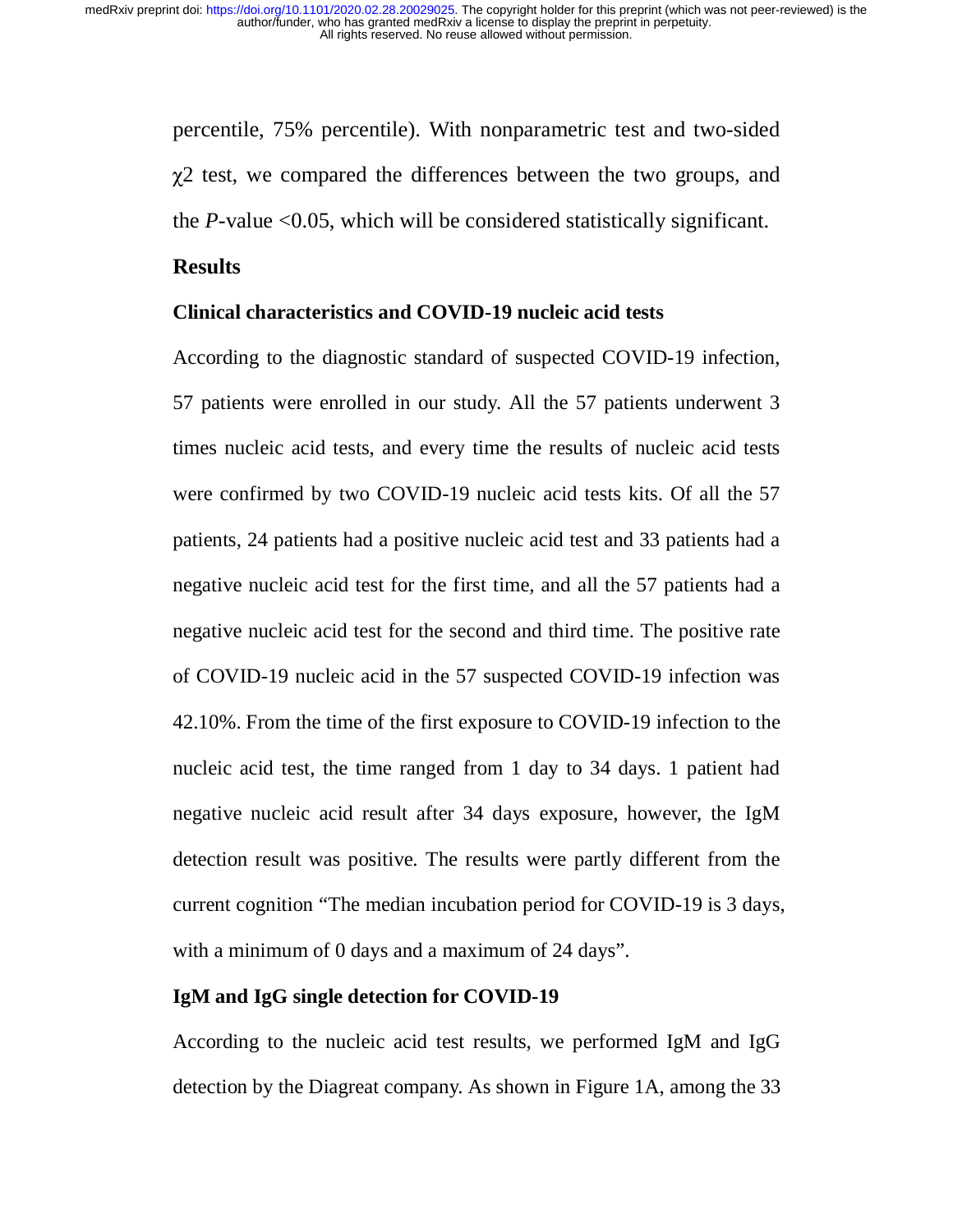> patients with COVID-19 nucleic acid negative results, the IgM fluorescence intensity (Flu) of 20 patients was more than 0.88, the positive rate was 60.61%. As shown in Figure 1B, the IgG Flu of 15 patients was more than 1.02, the positive rate was 45.45%. As shown in Figure 2A, among the 24 patients with COVID-19 nucleic acid positive results, the IgM Flu of 19 patients was more than 0.88, the positive rate was 79.17%. As shown in Figure 2B, the IgG Flu of 16 patients was more than 1.02, the positive rate was 66.67%.

#### **Combination of IgM and IgG detection for COVID-19**

As shown in Figure 3A, combination of IgM and IgG detection for COVID-19, during the 33 patients had a negative nucleic acid test, the percentage rate of  $IgM(+)IgG(+)$ ,  $IgM(-)IgG(+)$ ,  $IgM(+)IgG(-)$ , IgM(-)IgG(-) were 36.37%, 12.12%, 24.24%, and 27.27%, separately. The positive diagnostic rate of combination of IgM and IgG detection for 33 patients with COVID-19 negative nucleic acid test was 72.73%. Compared with the negative nucleic acid test, IgM and IgG single detection, the combination of IgM and IgG showed significantly increased (*P*<0.01). As shown in Figure 3B, combination of IgM and IgG detection for COVID-19, during the 24 patients had a positive nucleic acid test, the percentage rate of  $IgM(+)IgG(+)$ ,  $IgM(-)IgG(+)$ , IgM(+)IgG(-), IgM(-)IgG(-) were 62.50%, 8.33%, 16.67%, and 12.50%, separately. The positive diagnostic rate of combination of IgM and IgG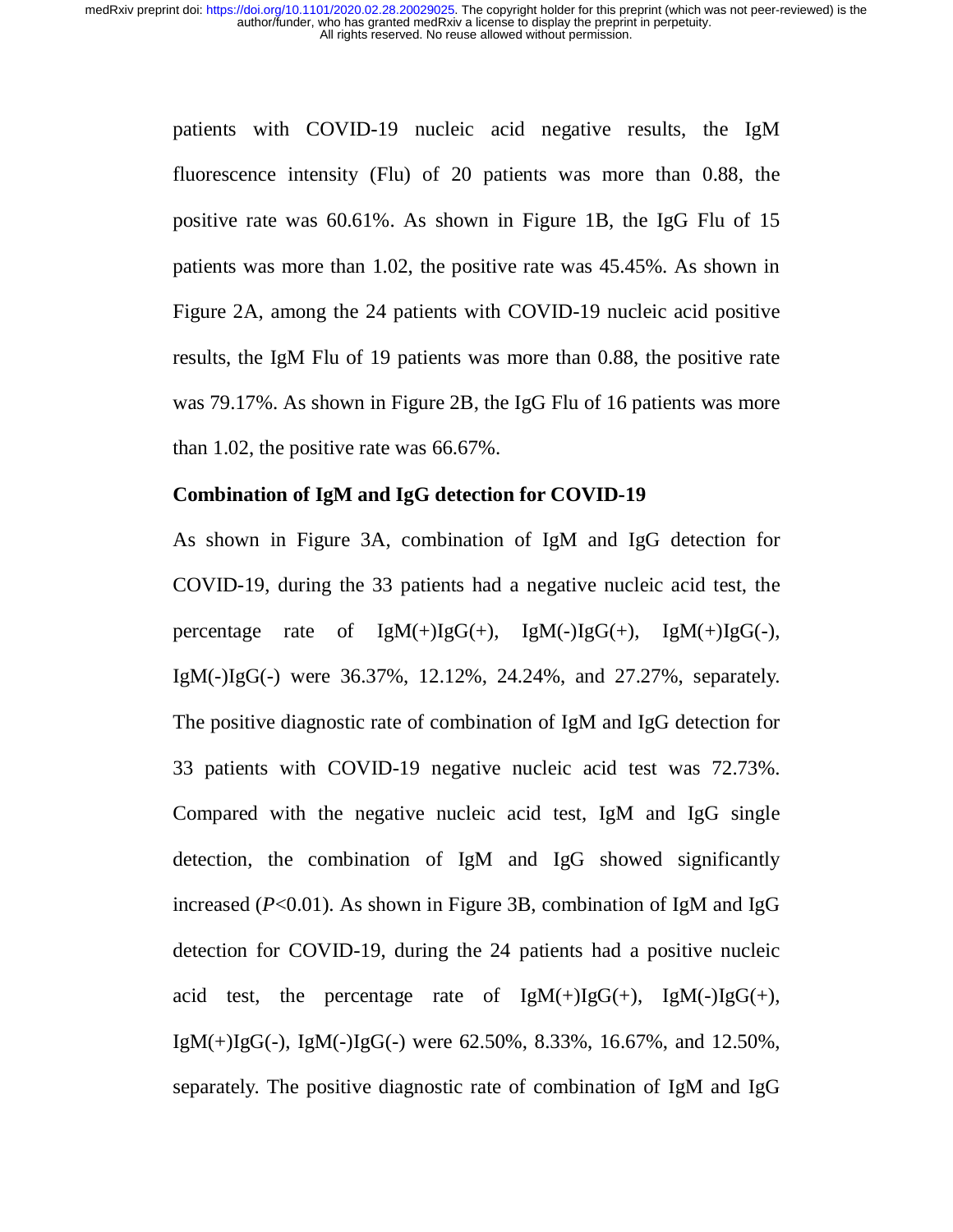> detection for 24 patients with COVID-19 negative nucleic acid test was 87.50%. Compared with the nucleic acid positive test, IgM and IgG single detection, the combination of IgM and IgG also showed significantly increased (*P*<0.01).

#### **Blood indicators for COVID-19 nucleic acid, IgM and IgG test**

Nine blood indicators (hsCRP, WBC, LY, LY%, NEUT, NEUT%, PLT,

ALT and AST) were analyzed for the negative and positive group of COVID-19 nucleic acid, IgM and IgG test. As shown in Figure 3, the concentration of hsCRP in the COVID-19 nucleic acid negative and positive groups were 1.10 (0.36, 2.43) and 0.51(0.20, 0.77), separately. It showed significantly difference between the two groups (*P*=0.0298). The other eight indicators (WBC, LY, LY%, NEUT, NEUT%, PLT, ALT and AST) showed not significantly difference (*P*>0.05). As shown in Figure 4, the concentration of AST in the COVID-19 IgM negative and positive groups were 21.00 (17.00, 26.75) and 23.00(21.00, 32.00), separately. It showed significantly difference between the two groups (*P*=0.0365). The other eight indicators (hsCRP, WBC, LY, LY%, NEUT, NEUT%, PLT, and ALT) showed not significantly difference (*P*>0.05). As shown in Figure 5, all the nine indicators showed not significantly difference (*P*>0.05) between the COVID-19 IgG negative and positive groups.

### **Discussion**

In our study, the positive rate of COVID-19 nucleic acid in the 57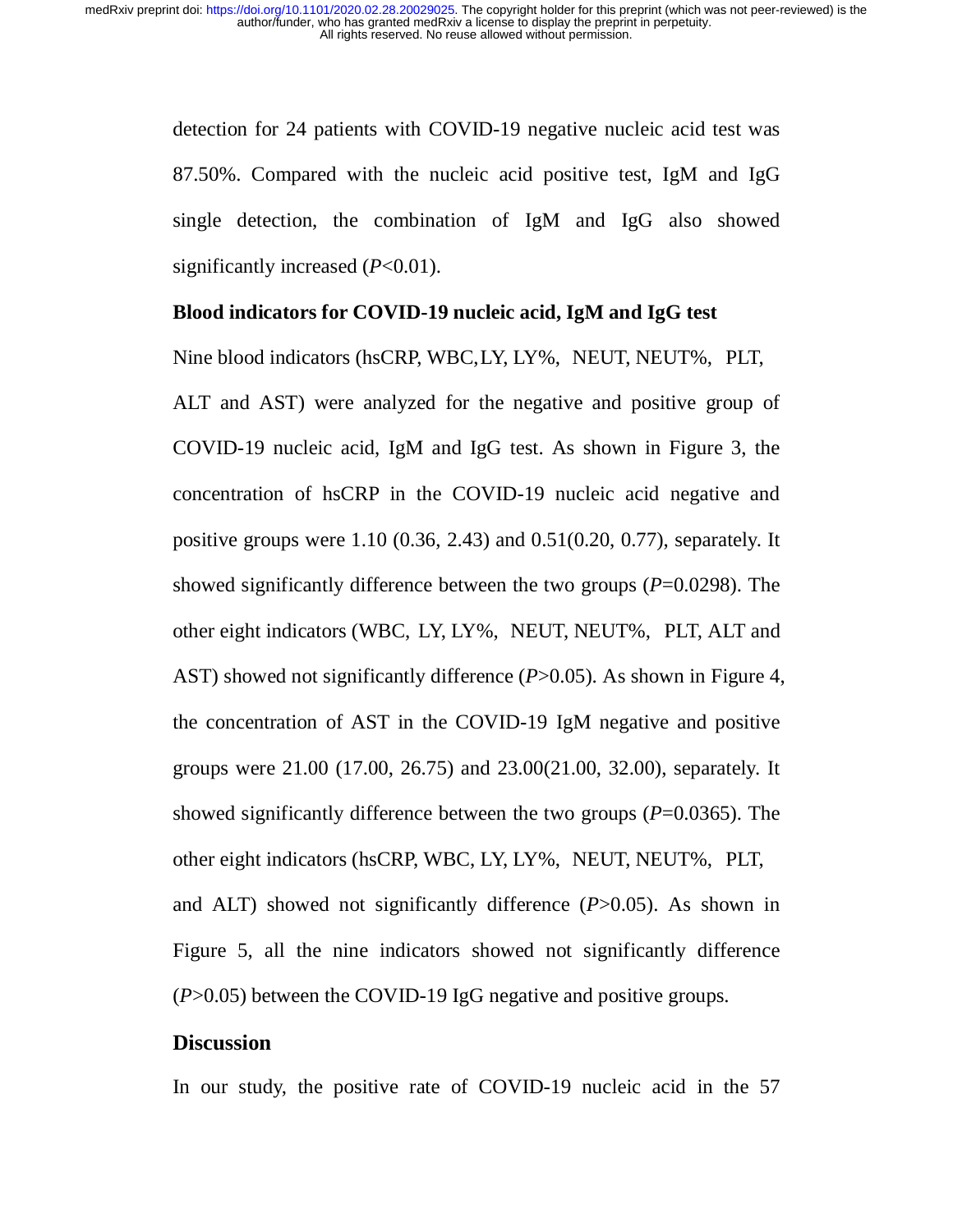> suspected COVID-19 infection was 42.10%. The results of nucleic acid results may be false negative and also false positive. First, because of the throat swab samples were collected in our study. Studies demonstrated that the sample location was a very important factor for the nucleic acid detection. Researchers analyzed a total of 72 nasal swabs and 72 throat swabs to obtain 9 consecutive samples from each patient. They found that a higher viral load was detected shortly after the onset of symptoms, with viral load in the nose being higher than in the throat[9]. Liu YB collected each 100 nasal and throat swab specimens. of which 89 specimens were positive for the nasal swab specimens, and 54 specimens were positive for the throat swab specimens. The positive rate in nasal swab samples was significantly higher than that in throat swab samples. Second, in the clinical practice, when collecting throat swab specimens, medical staff need wear protective clothing. Different medical staff operated the sample collecting. The procedure may also affect the nucleic acid detection results. As shown in Figure 7A, the nucleic acid detection result of Patient ID 55 was negative, but the IgM and IgG results were positive. In the lower of both lungs, there were large fuzzy shadows and GGO, some slightly fan-shaped distribution. Third, because of the laboratory pollution, the positive results may be also false positive. As shown in Figure 7B, the nucleic acid detection result of Patient ID 19 was positive, but the IgM and IgG were negative results, according to the CT results,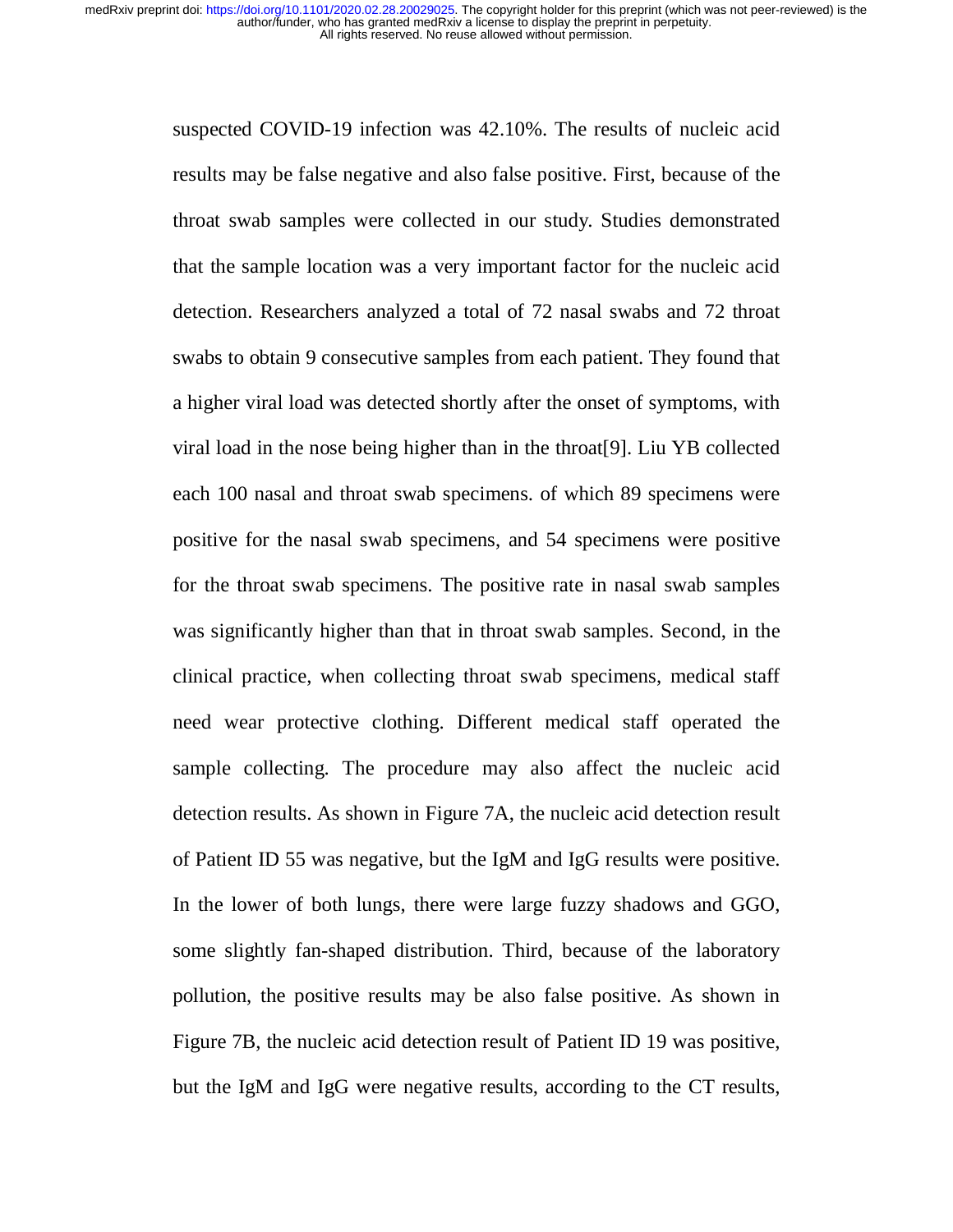> no obvious lesion was found in both lungs. Study analyzed 126 German citizens left Wuhan who had to pass screening for clinical signs of infection. 2 passengers nucleic acid test were positive after quarantine for 14 days, but the two patients did not develop symptoms. The researchers reconfirmed the results by other methods. The result indicate that people with no fever, no symptoms, or only mild symptoms of infection may ignore their potential infectivity[10]. Laboratory examination of the COVID-19 nucleic acid positive group of 31 patients, negative group of 23 patients are mainly characterized by reduced lymphocyte counts, increased C-reactive protein. Except for dyspnea, there was no significantly different in the clinical characteristics of the covid-19 nucleic acid negative and positive group[11]. Studies demonstrated that clinical features of clinical diagnosis of COVID-19 nucleic acid positive and negative patients are similar, faster and more accurately methods were urgently needed for the diagnosis of COVID-19. The positive diagnosis rate of combination of IgM and IgG detection for patients with COVID-19 negative and positive nucleic acid test was 72.73% and 87.50%. Although several IgM and IgG detection kit promotion were reported by news, however, little study was reported. One study enrolled 6 cases of COVID-19 Gansu Province were analyzed by COVID-19 specific IgM antibody detection kit. 5 cases were positive and 1 case was negative[12].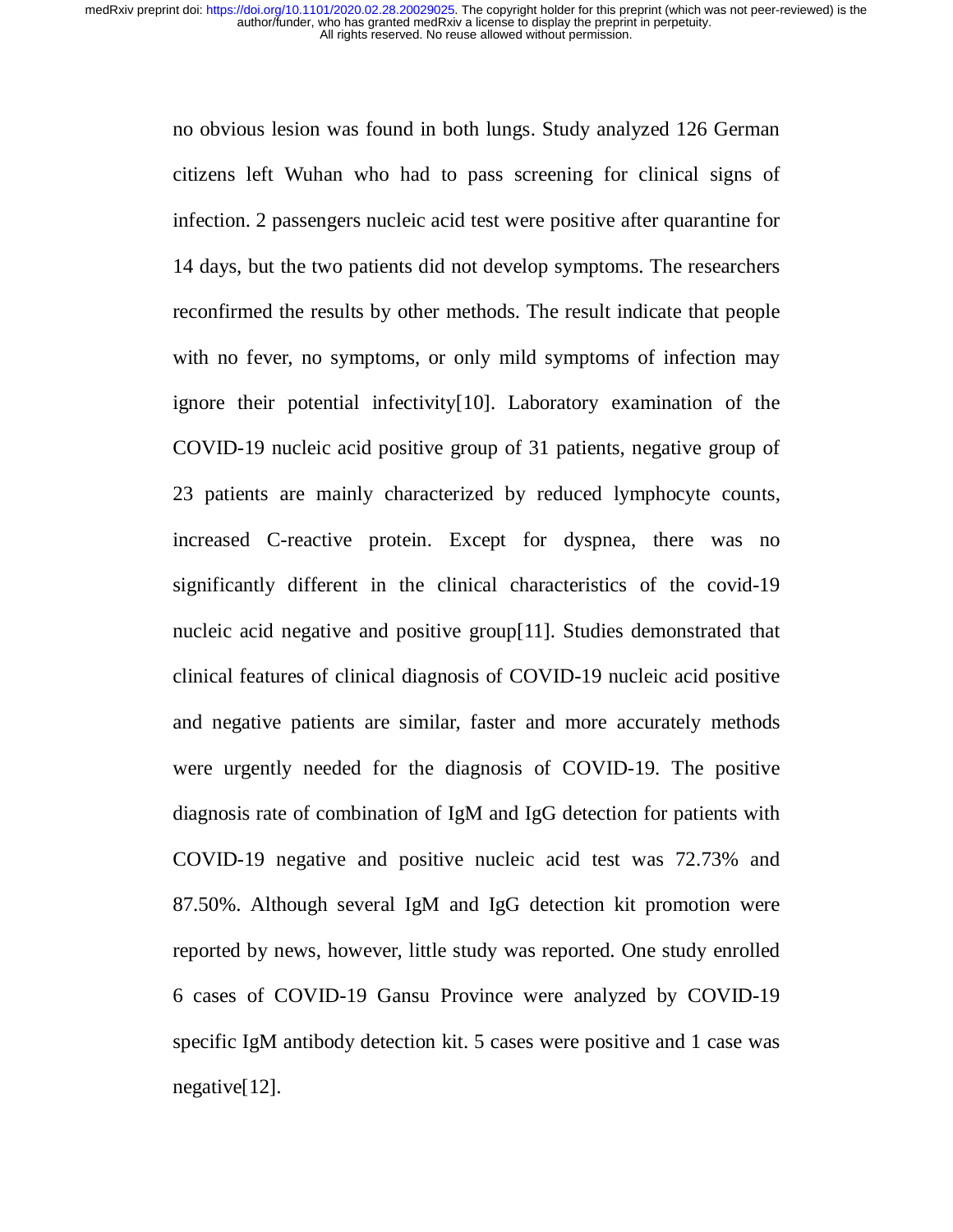> Studies analyzed coagulation indicators and outcomes of consecutive 183 patients with confirmed COVID-19, found significantly elevated D-dimer and fibrin degradation levels are closely related with the deaths[13]. Study analyzed the clinical symptoms of 20 medical workers infected with COVID-19, Compared with normal patients, white blood cell count and liver enzyme showed significantly increased in severe patients, the lymphocyte count in peripheral blood were significantly decreased[14]. In our study, the concentration of hsCRP in the COVID-19 nucleic acid negative and positive groups were 1.10 (0.36, 2.43) and 0.51(0.20, 0.77), separately. It showed significantly difference between the two groups (P=0.0298). C-reactive protein is an acute phase protein synthesized by liver cells when the body is exposed to inflammatory stimuli such as microbial invasion or tissue damage. The detection of CRP is widely used in clinical applications, including the diagnosis and differential diagnosis of acute infectious diseases, the monitoring of postoperative infections, the observation of the efficacy of antibiotics, the detection of disease course and prognosis. In clinical practice, some patients with COVID-19 would suddenly worsen in the later stage and soon enter a state of multiple organ failure. It may be related to the sudden initiation of an inflammatory storm in critically ill patients. The inflammatory storm not only causes lung injury, but also causes multiple organs such as the liver, heart muscle, and kidney damage. Therefore, "inflammatory storm" is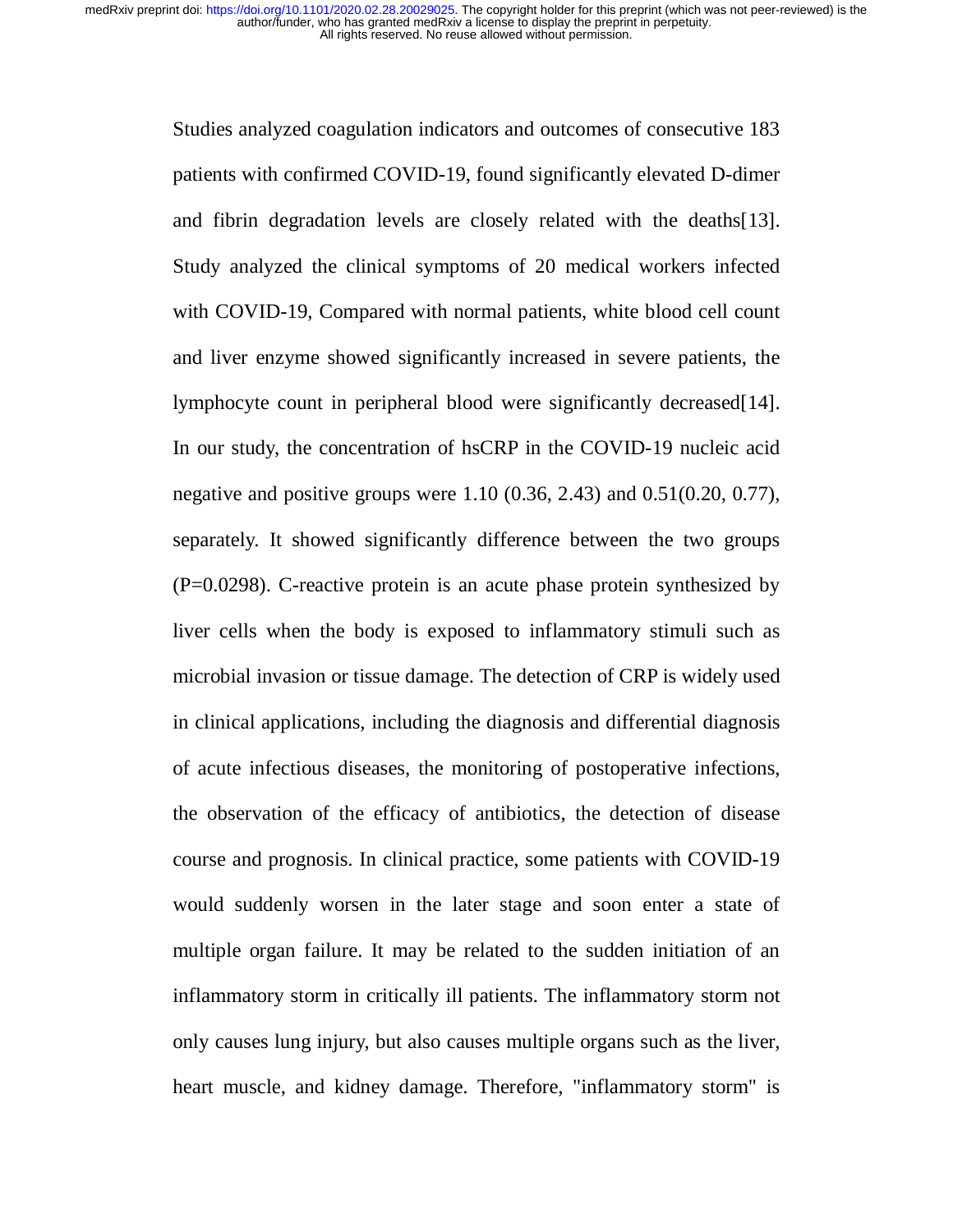also one of the important reasons for liver injury in COVID-19 patients.

In our study, the concentration of AST in the COVID-19 IgM negative and positive groups were 21.00 (17.00, 26.75) and 23.00(21.00, 32.00), separately. It showed significantly difference between the two groups (*P*=0.0365). Studies demonstrated that the liver function indicators of patients with COVID-19 intensive care unit were significantly higher than those in non-intensive care units[15, 16]. In another 1099 patients from multiple centers study, it found that ALT and AST were also mainly elevated in severe patients[17]. Studies revealed that COVID-19 enters cells mainly through angiotensin converting enzyme 2. Bile duct epithelial cells specifically express ACE2, which is 20 times higher than hepatocytes, suggesting that 2019-nCoV infection may cause bile duct epithelial cell damage[18]. The reason of liver function abnormalities is more mainly due to drugs, systemic inflammation, and multiple organ dysfunction Secondary liver damage, not liver damage caused by the virus itself[19].

There are still some limitations in our study. First, the relatively small sample size, difference of IgM and IgG antigen binding site, difference of COVID-19 nucleic acid design, it may result in the bias of results. Second, because of the different time that from a patient who were firstly exposed to the virus to the detection, the detection positive rate of IgM and IgG may be affected. Earlier and different times should be performed to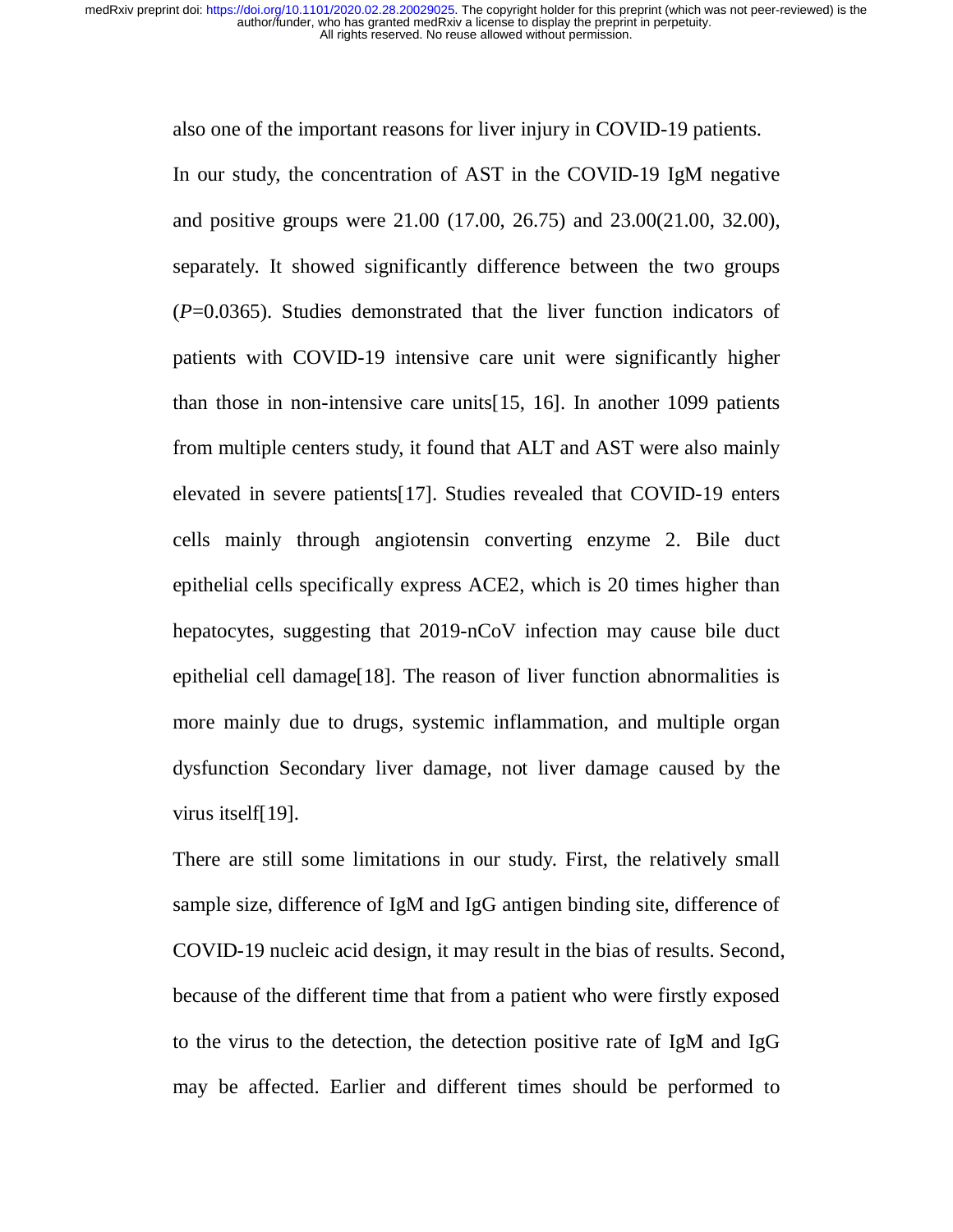> validate the detection value of IgM and IgG. Third, the detection value of IgM and IgG should be followed up in the future study.

> In summary, compared with the nucleic acid detection, the IgM and IgG may provide a quick, simple and accurate aided detection method for suspected COVID-19 patients. We should combine the nucleic acid, IgM, IgG, CT scan and clinical characteristics results together for the diagnosis of COVID-19.

#### **Author Contribution**

Xingwang Jia, Yaping Tian, Jun Wang, Kunlun He, and Yajie Liu contributed to the study design. Junli Wang and Huadong Zeng contributed to data collection. Jiao Liu and Haihong He contributed to the collection of clinical specimens. Xingwang Jia , Zeyan Chen and Lijun Zhang contributed to experiments and data collection. Pengjun Zhang contributed to the data analysis. Xingwang Jia, Pengjun Zhang and Yaping Tian contributed to the manuscript preparation.

#### **Acknowledgments**

We thank Professor Fabao Gao of West China Hospital of Sichuan University and Dr. Linfen Zhao of Nanjing University of Chinese Medicine Affiliated Wujin Hospital of Traditional Chinese Medicine help us revise the sentences in English description of CT imaging.

## **Declaration of interest**s

All the authors declare no competing interests.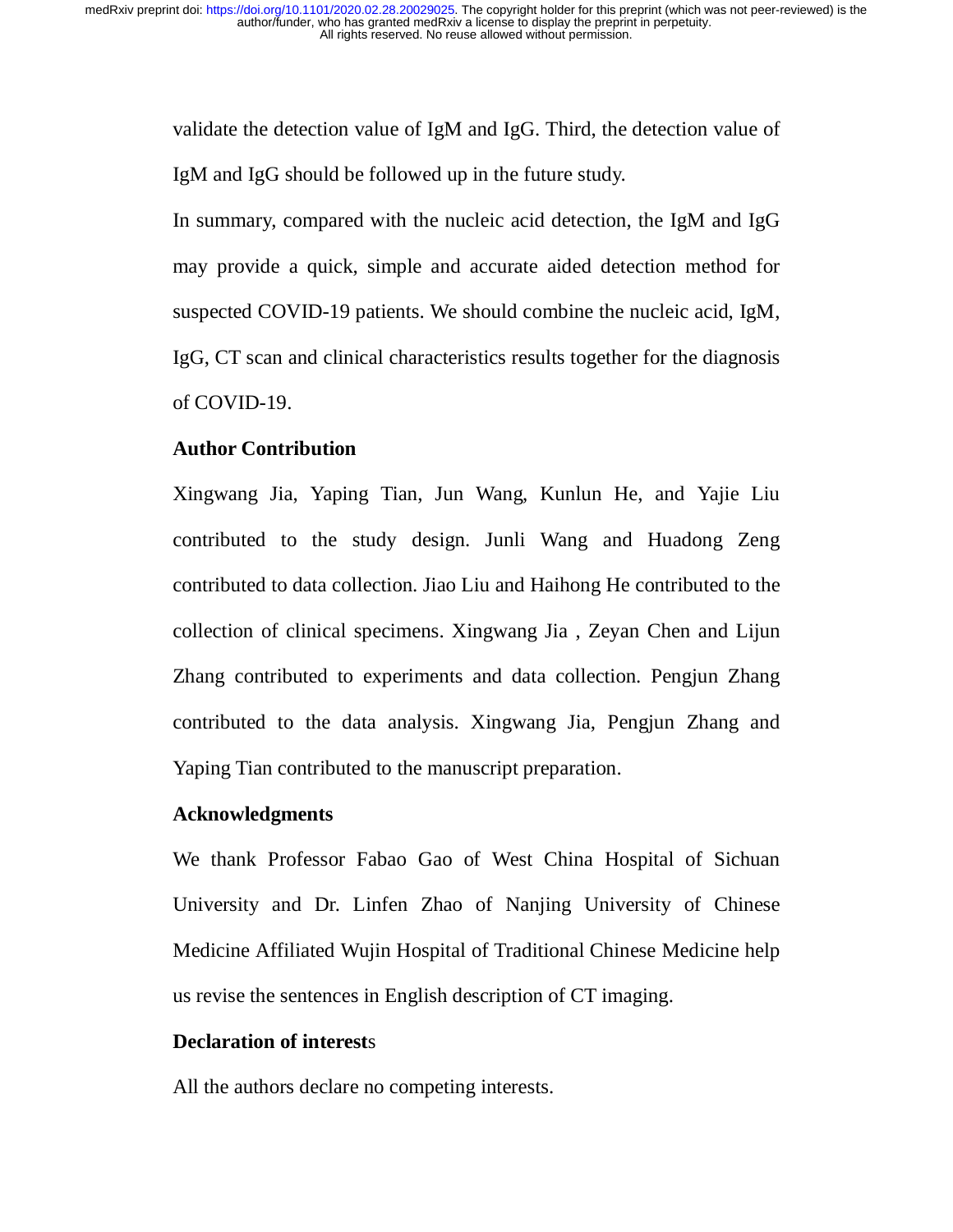# **References**

- 1. Wang C, Horby PW, Hayden FG, Gao GF: **A novel coronavirus outbreak of global health concern**. *Lancet* 2020, **395**(10223):470-473.
- 2. Malik YS, Sircar S, Bhat S, Sharun K, Dhama K, Dadar M, Tiwari R, Chaicumpa W: **Emerging novel Coronavirus (2019-nCoV) - Current scenario, evolutionary perspective based on genome analysis and recent developments**. *Vet Q* 2020:1-12.
- 3. Zhang L, Liu Y: **Potential Interventions for Novel Coronavirus in China: A Systematic Review**. *J Med Virol* 2020.
- 4. Velavan TP, Meyer CG: **The COVID-19 epidemic**. *Trop Med Int Health* 2020.
- 5. Yu P, Zhu J, Zhang Z, Han Y, Huang L: **A familial cluster of infection associated with the 2019 novel coronavirus indicating potential person-to-person transmission during the incubation period**. *J Infect Dis* 2020.
- 6. Habibzadeh P, Stoneman EK: **The Novel Coronavirus: A Bird's Eye View**. *Int J Occup Environ Med* 2020, **11**(2):65-71.
- 7. Zu ZY, Jiang MD, Xu PP, Chen W, Ni QQ, Lu GM, Zhang LJ: **Coronavirus Disease 2019 (COVID-19): A Perspective from China**. *Radiology* 2020:200490.
- 8. To KK, Tsang OT, Chik-Yan Yip C, Chan KH, Wu TC, Chan JMC,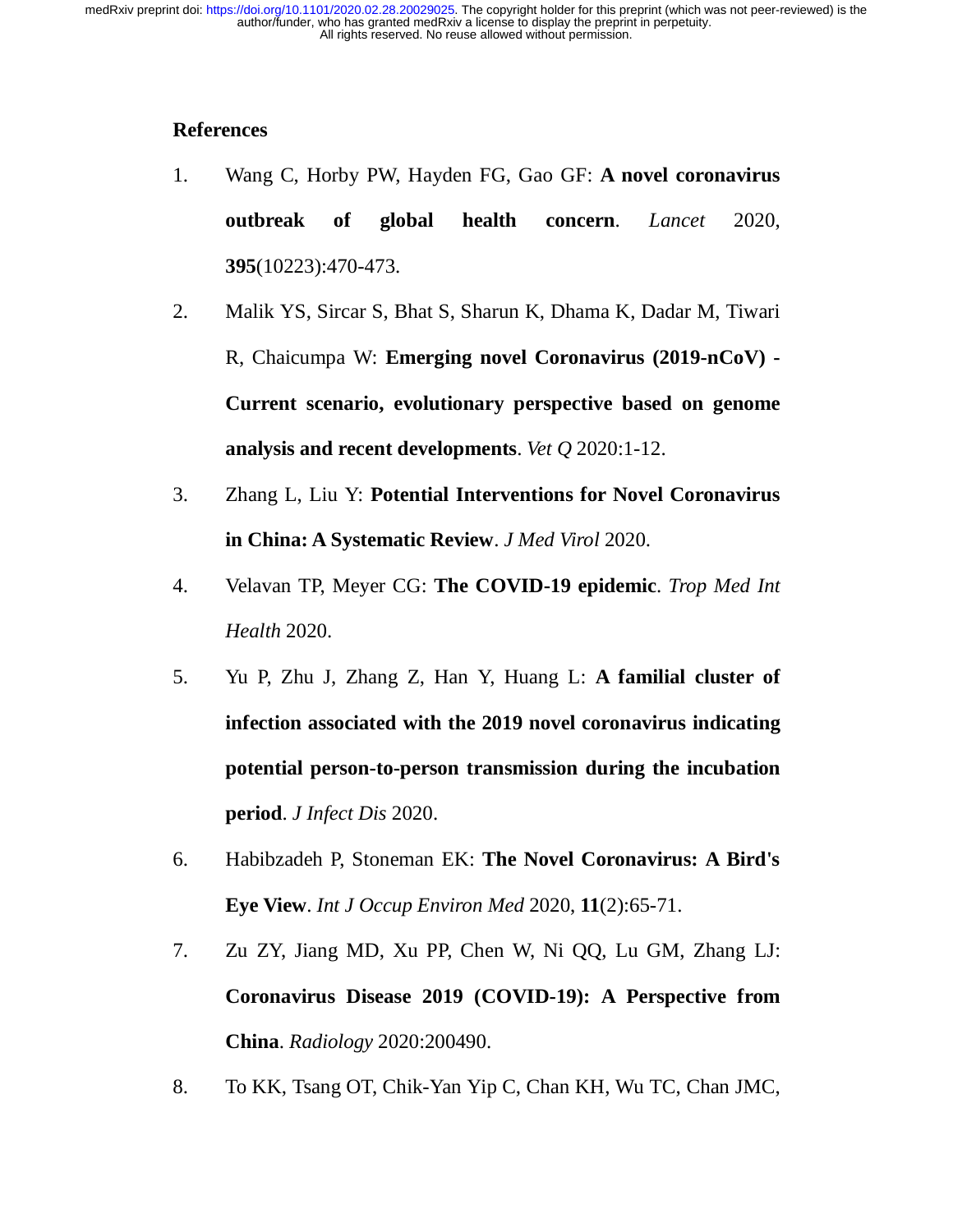> Leung WS, Chik TS, Choi CY, Kandamby DH *et al*: **Consistent detection of 2019 novel coronavirus in saliva**. *Clin Infect Dis*  2020.

- 9. Zou L, Ruan F, Huang M, Liang L, Huang H, Hong Z, Yu J, Kang M, Song Y, Xia J *et al*: **SARS-CoV-2 Viral Load in Upper Respiratory Specimens of Infected Patients**. *N Engl J Med* 2020.
- 10. Hoehl S, Berger A, Kortenbusch M, Cinatl J, Bojkova D, Rabenau H, Behrens P, Boddinghaus B, Gotsch U, Naujoks F *et al*: **Evidence of SARS-CoV-2 Infection in Returning Travelers from Wuhan, China**. *N Engl J Med* 2020.
- 11. Li YY, Wang WN, Lei Y, Zhang B, Yang J, Hu JW, Ren YL, Lu QF: **[Comparison of the clinical characteristics between RNA positive and negative patients clinically diagnosed with 2019 novel coronavirus pneumonia]**. *Zhonghua Jie He He Hu Xi Za Zhi* 2020, **43**(0):E023.
- 12. Bai SL, Wang JY, Zhou YQ, Yu DS, Gao XM, Li LL, Yang F: **[Analysis of the first cluster of cases in a family of novel coronavirus pneumonia in Gansu Province]**. *Zhonghua Yu Fang Yi Xue Za Zhi* 2020, **54**(0):E005.
- 13. Tang N, Li D, Wang X, Sun Z: **Abnormal Coagulation parameters are associated with poor prognosis in patients with novel coronavirus pneumonia**. *J Thromb Haemost* 2020.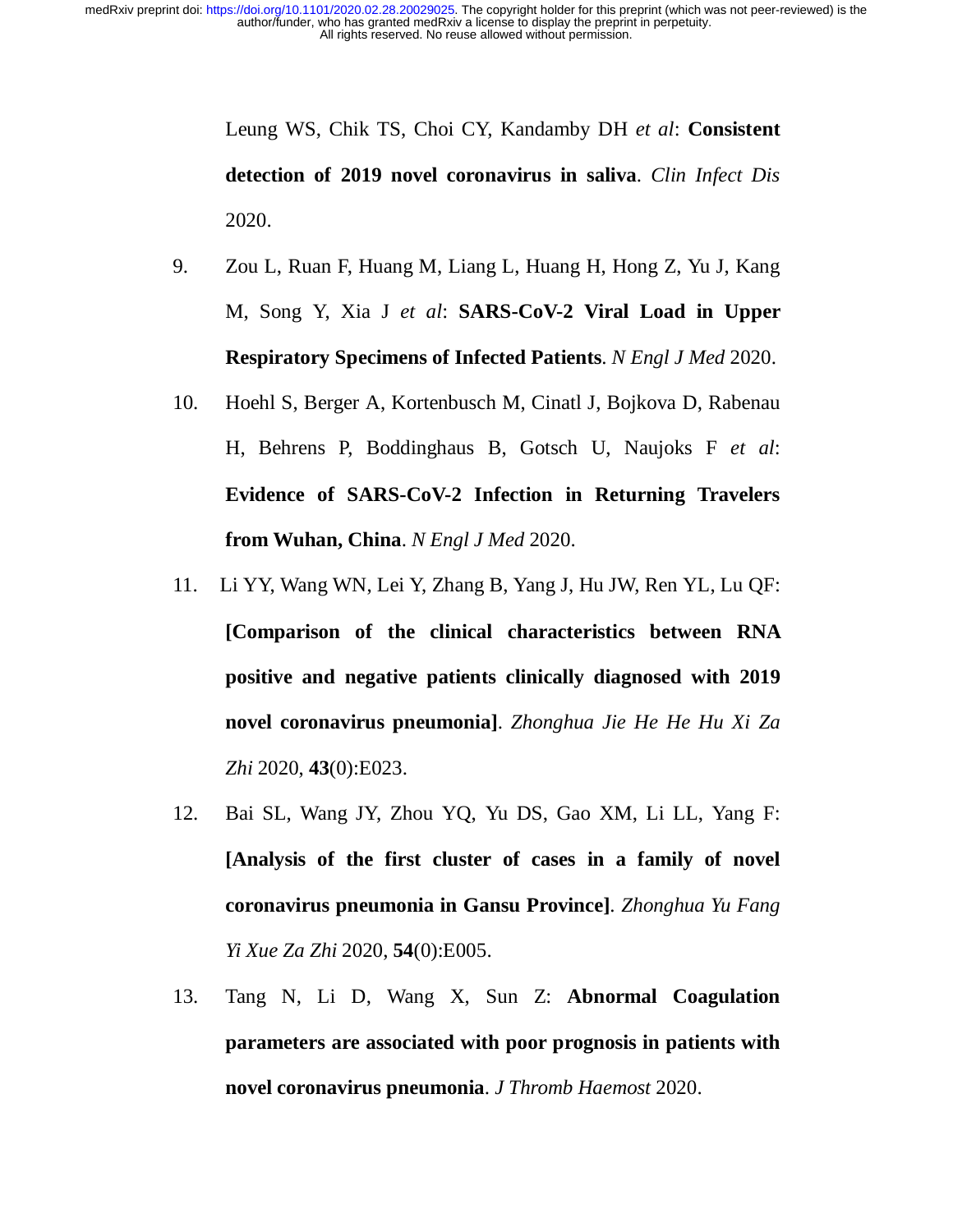- 14. Liu M, He P, Liu HG, Wang XJ, Li FJ, Chen S, Lin J, Chen P, Liu JH, Li CH: **[Clinical characteristics of 30 medical workers infected with new coronavirus pneumonia]**. *Zhonghua Jie He He Hu Xi Za Zhi* 2020, **43**(0):E016.
- 15. Chen N, Zhou M, Dong X, Qu J, Gong F, Han Y, Qiu Y, Wang J, Liu Y, Wei Y *et al*: **Epidemiological and clinical characteristics of 99 cases of 2019 novel coronavirus pneumonia in Wuhan, China: a descriptive study**. *Lancet* 2020, **395**(10223):507-513.
- 16. Huang C, Wang Y, Li X, Ren L, Zhao J, Hu Y, Zhang L, Fan G, Xu J, Gu X *et al*: **Clinical features of patients infected with 2019 novel coronavirus in Wuhan, China**. *Lancet* 2020, **395**(10223):497-506.
- 17. Guan W-j, Ni Z-y, Hu Y, Liang W-h, Ou C-q, He J-x, Liu L, Shan H, Lei C-l, Hui DS *et al*: **Clinical characteristics of 2019 novel coronavirus infection in China**. *medRxiv*  2020:2020.2002.2006.20020974.
- 18. Chai X, Hu L, Zhang Y, Han W, Lu Z, Ke A, Zhou J, Shi G, Fang N, Fan J *et al*: **Specific ACE2 Expression in Cholangiocytes May Cause Liver Damage After 2019-nCoV Infection**. *bioRxiv*  2020:2020.2002.2003.931766.
- 19. Hu LL, Wang WJ, Zhu QJ, Yang L: **[Novel coronavirus pneumonia related liver injury: etiological analysis and**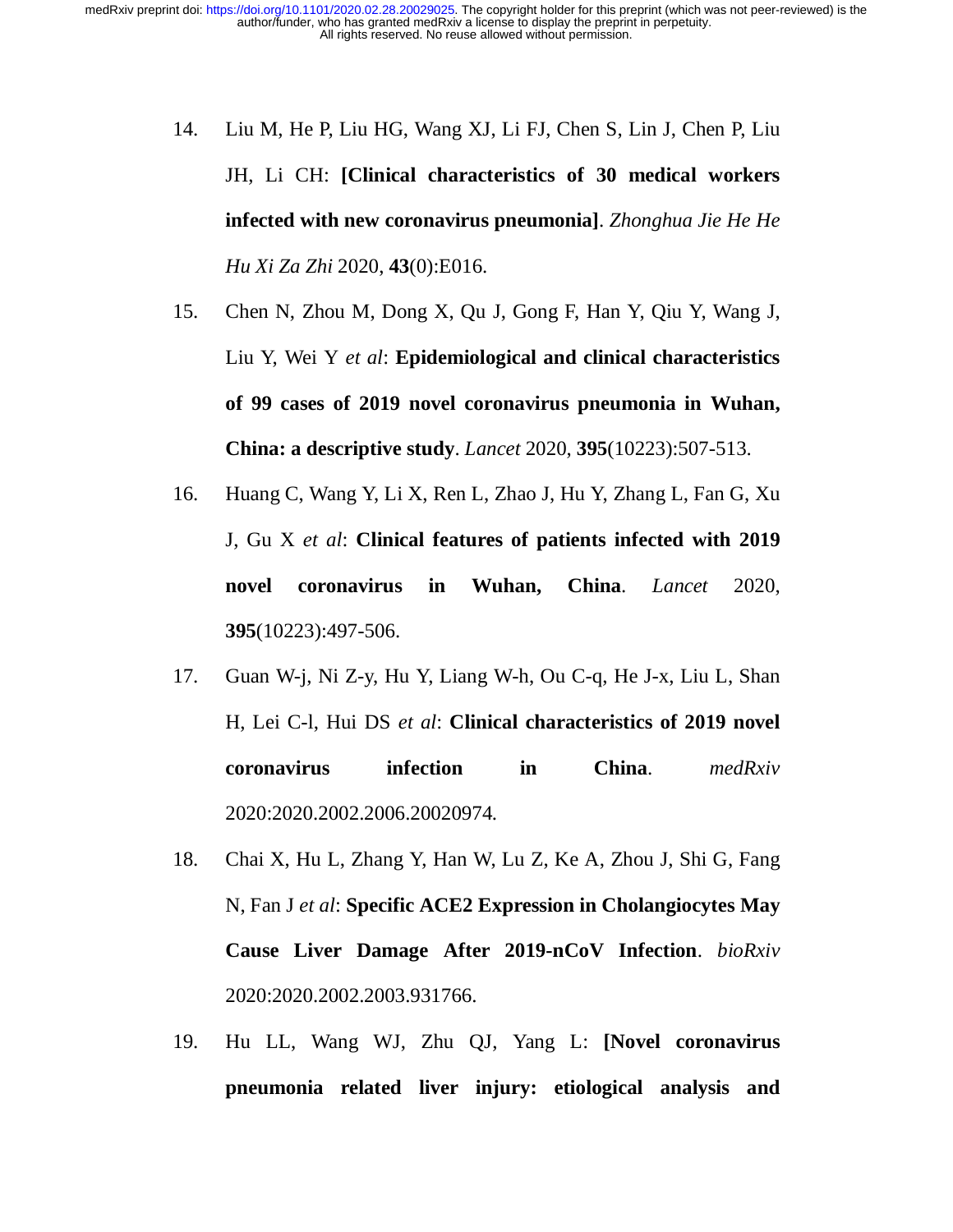

**treatment strategy]**. *Zhonghua Gan Zang Bing Za Zhi* 2020,

**Figure 1.** IgM and IgG detection among the 33 patients with COVID-19 nucleic acid negative results. A:IgM fluorescence intensity (Flu) of 20 patients was more than 0.88. B, IgG Flu of 15 patients was more than 1.02.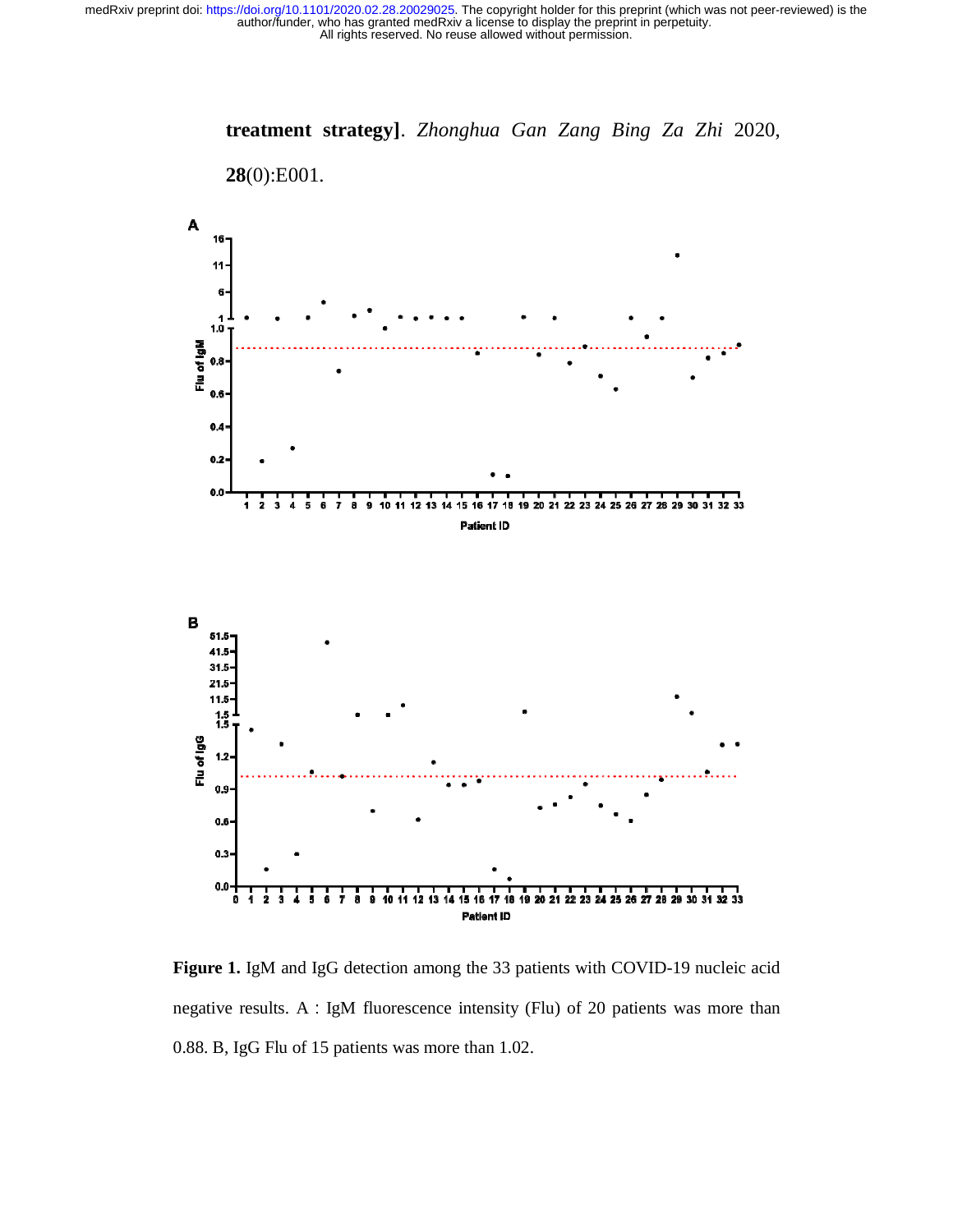

**Figure 2.** IgM and IgG detection among the 24 patients with COVID-19 nucleic acid positive results, A:IgM fluorescence intensity (Flu) of 19 patients was more than 0.88. B, IgG Flu of 16 patients was more than 1.02.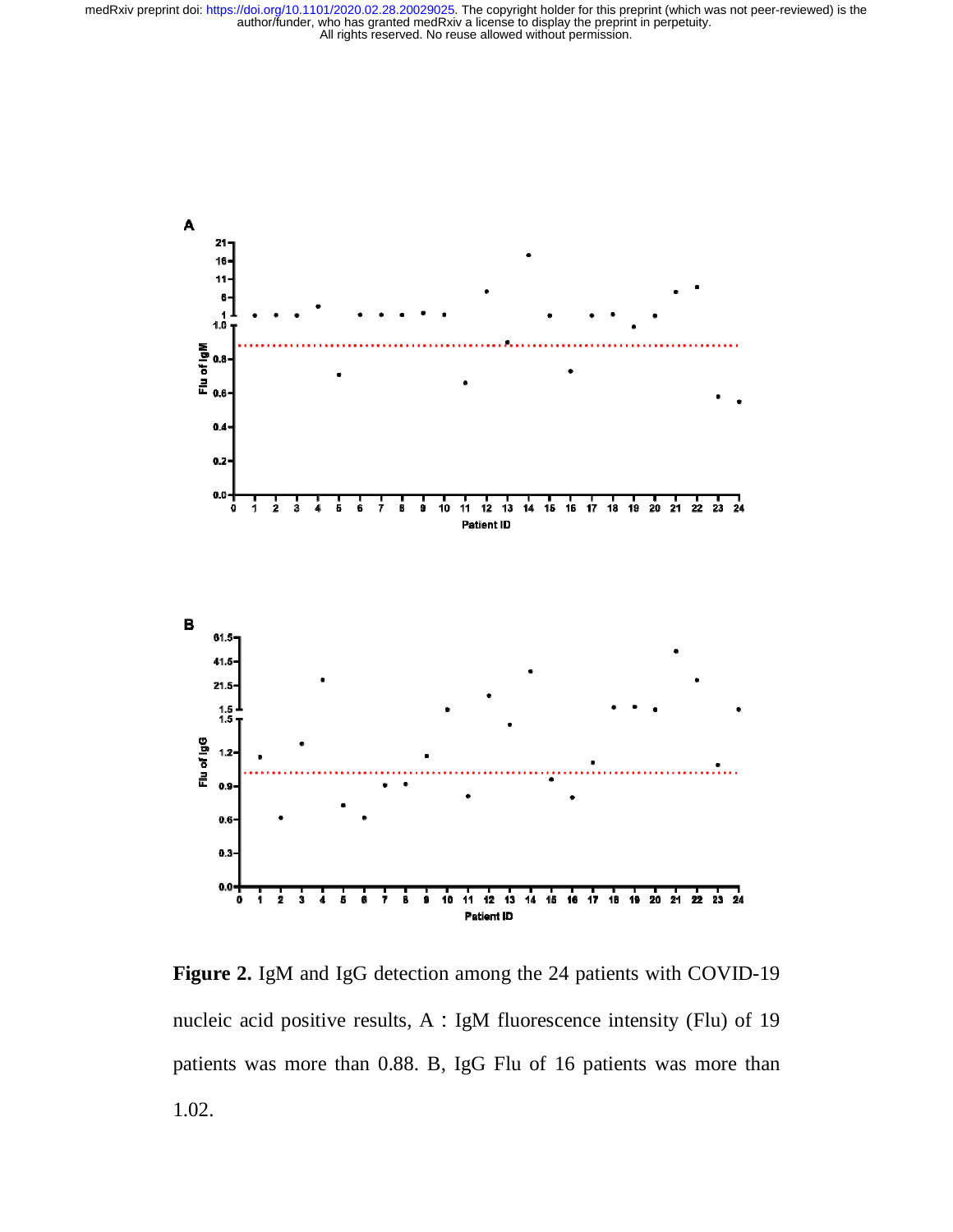

**Figure 3.** Combination of IgM and IgG detection for COVID-19. A: The positive diagnostic rate of combination of IgM and IgG detection for 33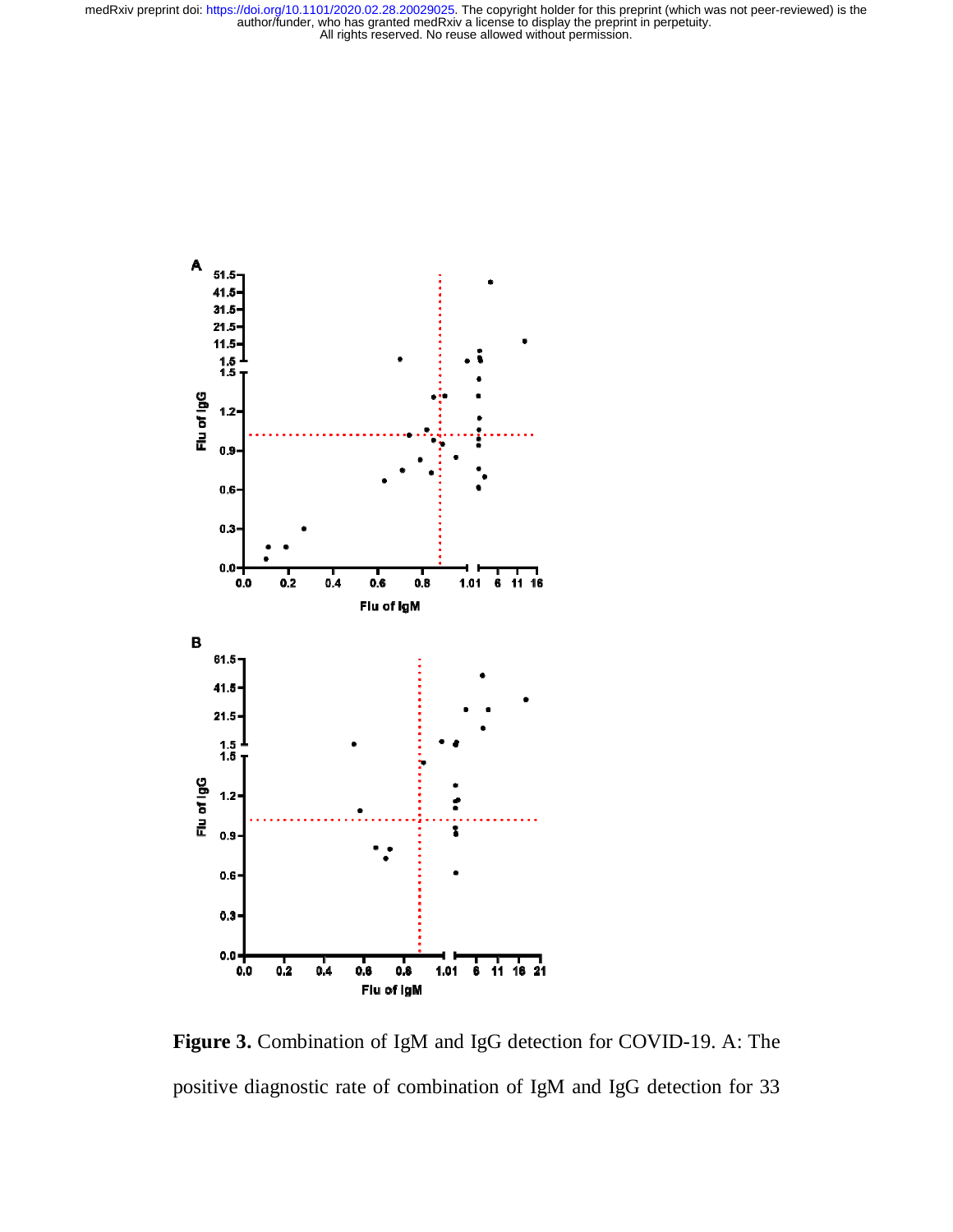> patients with COVID-19 negative nucleic acid test was 72.73%. B: The positive diagnostic rate of combination of IgM and IgG detection for 24 patients with COVID-19 negative nucleic acid test was 87.50%.



Figure 4: Nine blood indicators were analyzed for the negative and positive group of COVID-19 nucleic acid test. A: hsCRP, B:WBC, C:LY, D: LY%, E: NEUT, F:NEUT%, G: PLT, H: ALT, I:AST.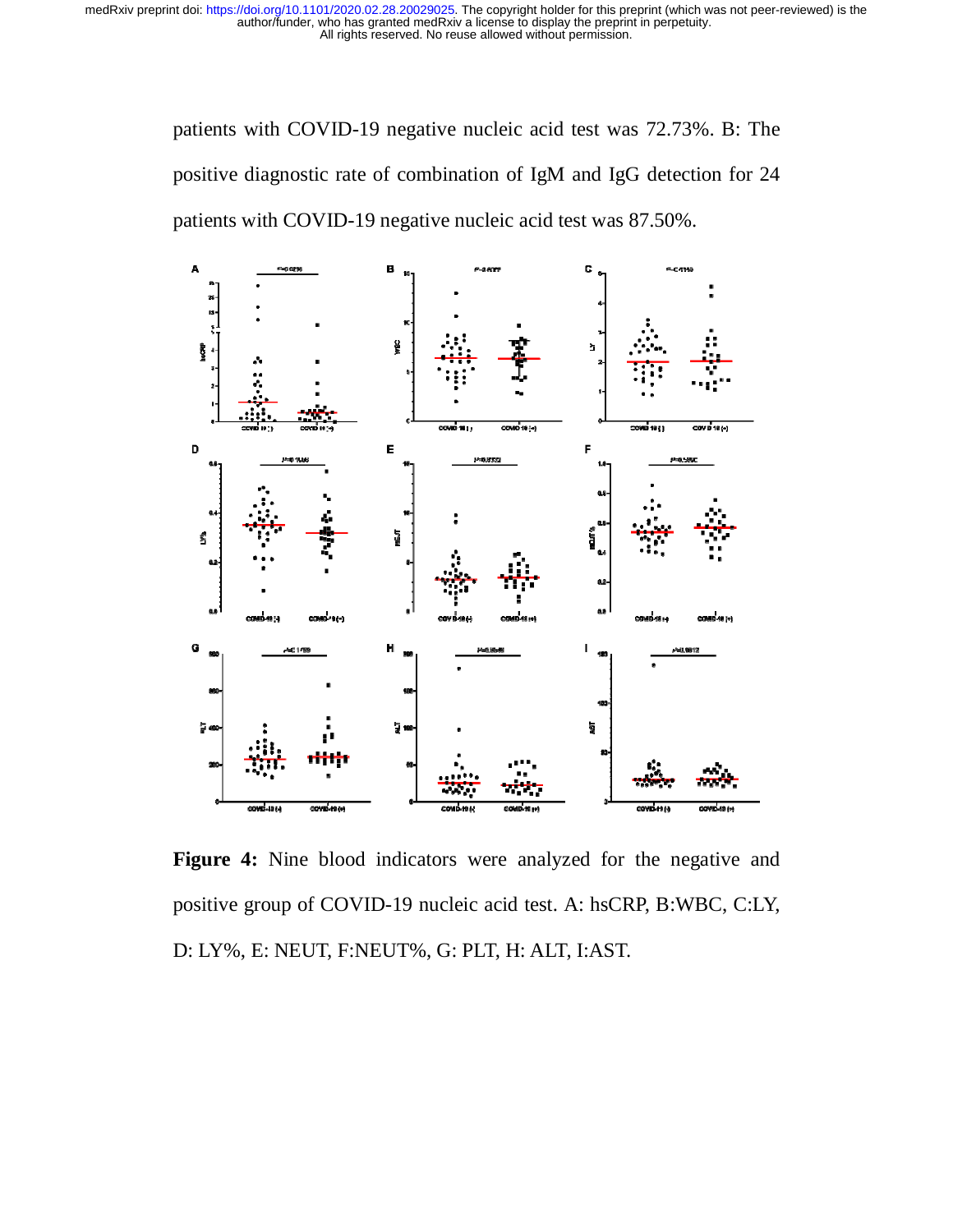

Figure 5: Nine blood indicators were analyzed for the negative and positive group of IgM test. A: hsCRP, B:WBC, C:LY, D: LY%, E: NEUT, F:NEUT%, G: PLT, H: ALT, I:AST.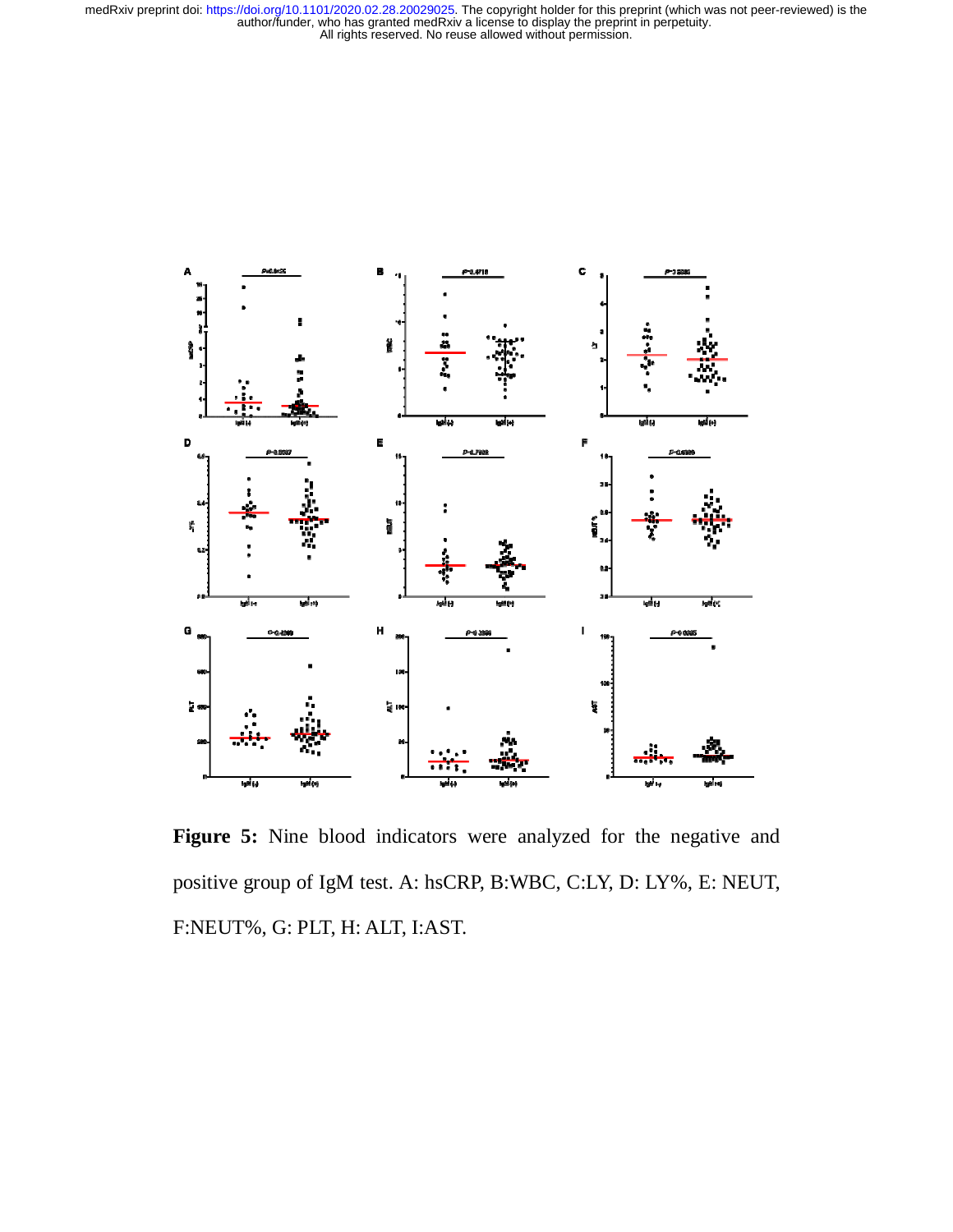

Figure 6: Nine blood indicators were analyzed for the negative and positive group of IgG test. A: hsCRP, B:WBC, C:LY, D: LY%, E: NEUT, F:NEUT%, G: PLT, H: ALT, I:AST.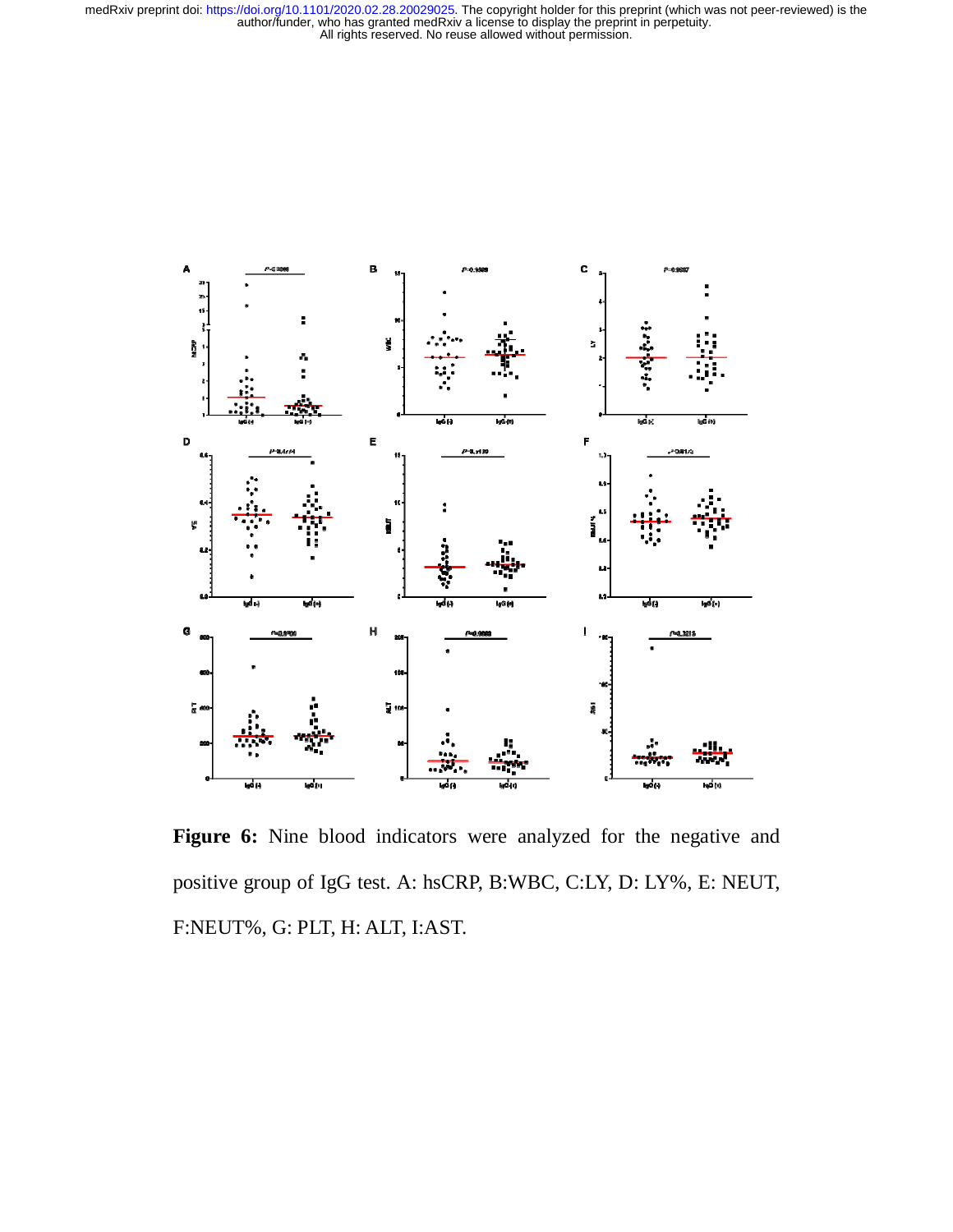



Figure 7. Patient case CT scan. A: Patient ID 55, the nucleic acid detection result was negative, but the IgM and IgG results were positive. In the lower of both lungs, there were large fuzzy shadows and GGO, some slightly fan-shaped distribution. B: Patient ID 19, the nucleic acid